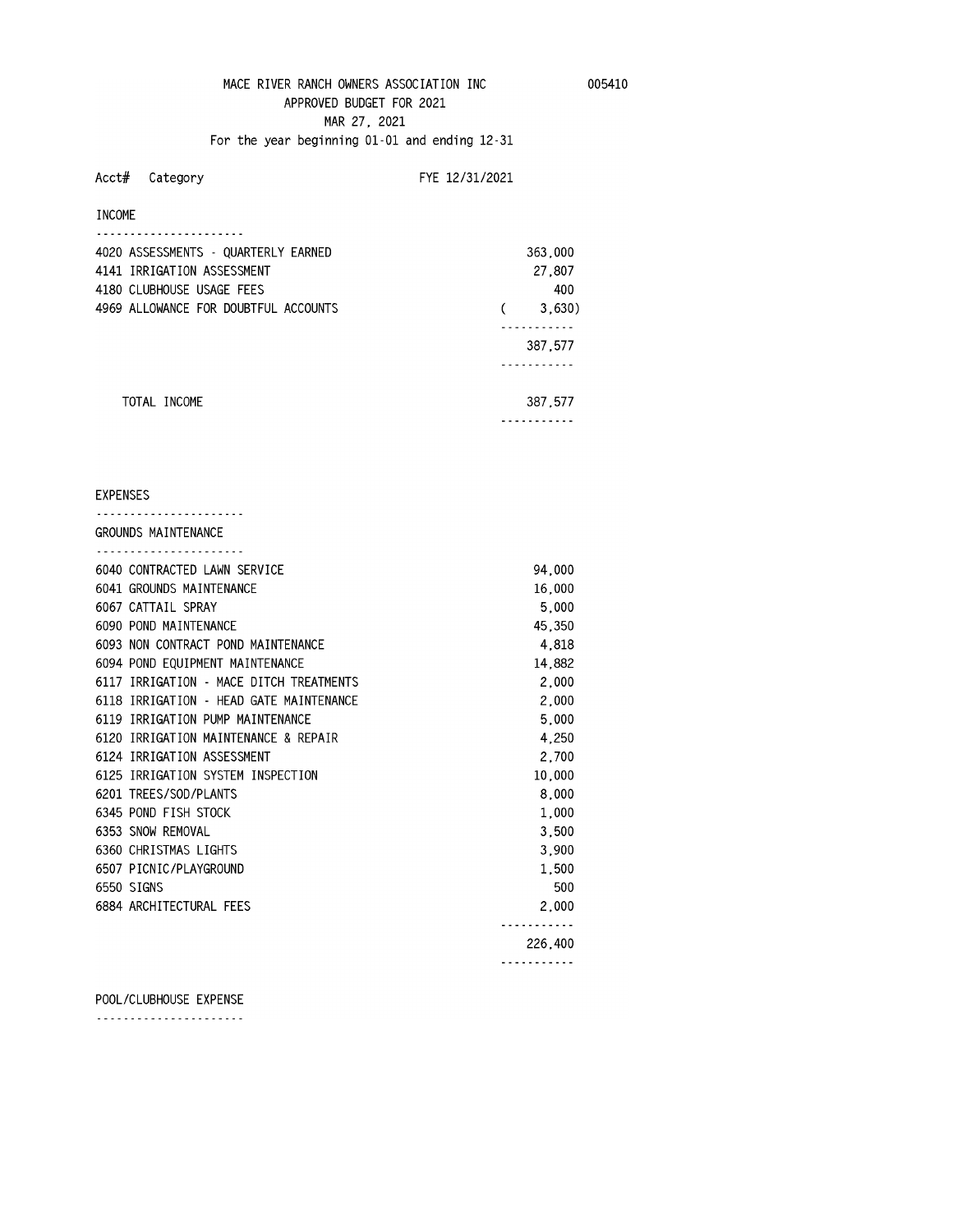# **APPROVED BUDGET FOR 2021 MAR 27, 2021**

**For the year beginning 01-01 and ending 12-31** 

## **Acct# Category FYE 12/31/2021**

| 7040 CONTRACTED POOL SERVICE               | 9.000  |  |
|--------------------------------------------|--------|--|
| 7045 POOL REPAIR                           | 1.000  |  |
| 7050 CLUBHOUSE CLEANING                    | 8,000  |  |
| 7083 POOL FURNITURF                        | 1.500  |  |
| 7090 CLUBHOUSE-EQUIP REPAIR                | 600    |  |
| 7200 CLUBHOUSE REPAIRS                     | 1.000  |  |
| 7201 CLUBHOUSE MAINTENANCE                 | 100    |  |
| 7240 SIGNS-POOL & CLUBHOUSE                | 250    |  |
| 7280 CLUBHOUSE EXTERMINATING               | 1.000  |  |
| 7285 CLUBHOUSE UTILITIES - ID POWER ACCT#7 | 750    |  |
| 7311 INTERNET                              | 1.750  |  |
|                                            |        |  |
|                                            | 24.950 |  |

**-----------** 

**UTILITIES** 

| 7905 ID POWER - POND #1 METER#4280        | 5.000  |
|-------------------------------------------|--------|
| 7906 ID POWER - POND #2 METER#9569        | 400    |
| 7907 ID POWER - POND #3 METER#4278        | 1.000  |
| 7908 ID POWER - MACE LIGHTS METER#0579    | 350    |
| 7909 ID POWER - WATER VISTA METER#2474    | 3.500  |
| 7910 ID POWER - CLUBHOUSE METER#2570      | 2.500  |
| 7911 ELECTRIC - POND #4 ID#6790           | 700    |
| 7915 IDAHO POWER - METER# 8488            | 9.500  |
| 7916 IDAHO POWER - ACCT# 37807            | 850    |
| 7920 UNITED WATER - #2660                 | 850    |
| 7922 EAGLE SEWER - #43.1900.1             | 450    |
| 7935 IDAHO POWER - ACCT# 2222150167       | 4.500  |
| 7940 TRASH REMOVAL                        | 2.700  |
| 7973 IDAHO POWER - ACCT # 2223879111      | 2,000  |
| 7980 IDAHO POWER - ACCT# 2222459485       | 14,500 |
| 7985 INTERMOUNTAIN GAS - ACCT#06948934093 | 2,000  |
|                                           |        |
|                                           | 50,800 |

**-----------** 

# **ADMINISTRATIVE**

|              | 8020 MANAGEMENT FEE                  | 23,940 |
|--------------|--------------------------------------|--------|
| 8040 POSTAGE |                                      | 1.000  |
|              | 8060 COPIFS/PRINTING/SUPPLIFS        | 3.000  |
| 8061 WEBSITE |                                      | 840    |
|              | 8070 ACCOUNTS RECEIVABLE COLLECTIONS | 500    |
|              | 8080 CPA SERVICES                    | 280    |